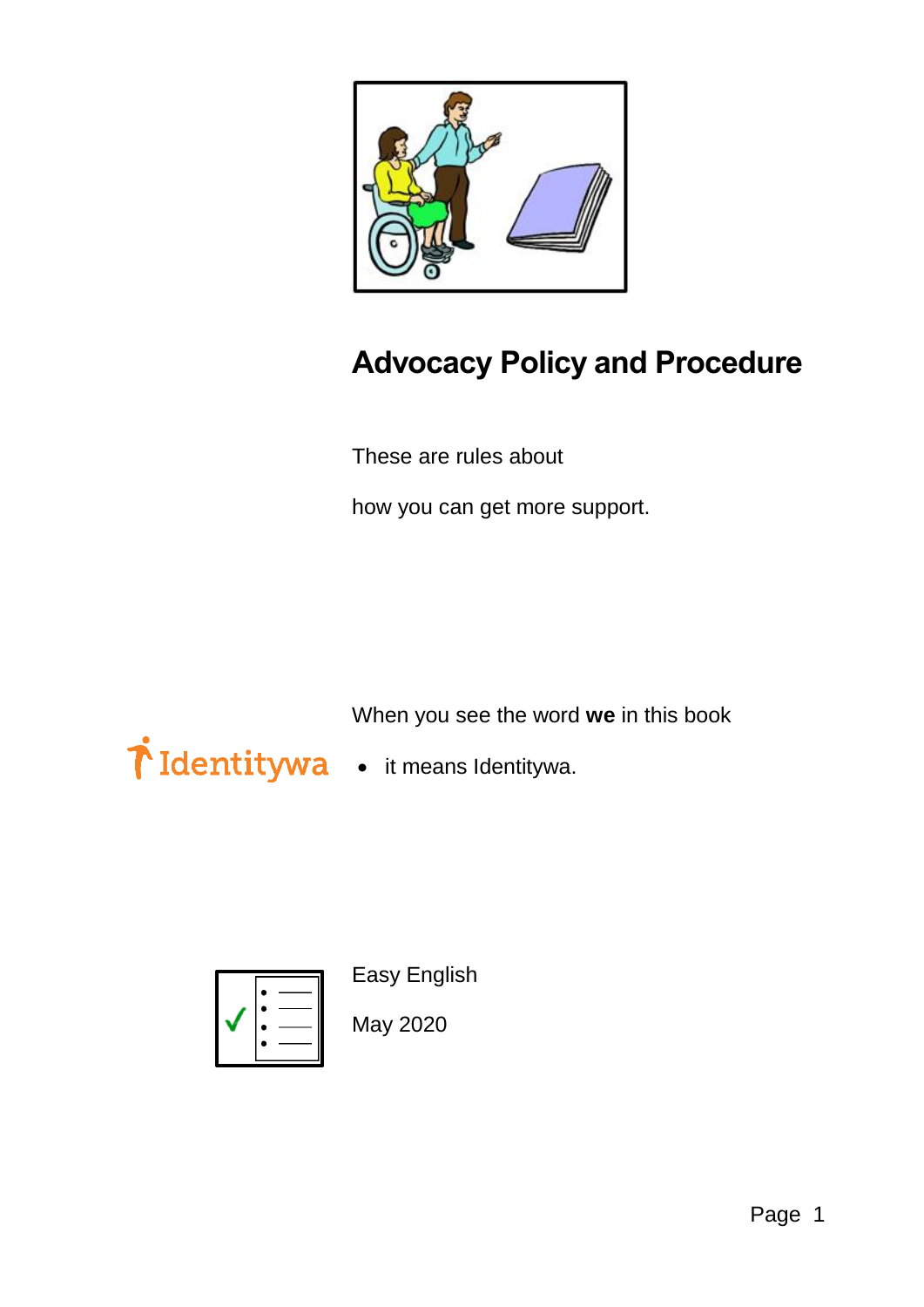

# **1. What this policy and**

## **procedure is about**



A **Policy and Procedure** tells you

the way we do things.

It is like rules.

We will write policy and procedure.



**Advocacy** means support

to get what you need.

Like

- someone to help you speak up
- someone to make sure you know what people say to you
- someone to help you make decisions.



This policy tells us

- the ways we make sure you can get the support you need
- what sorts of support you can get.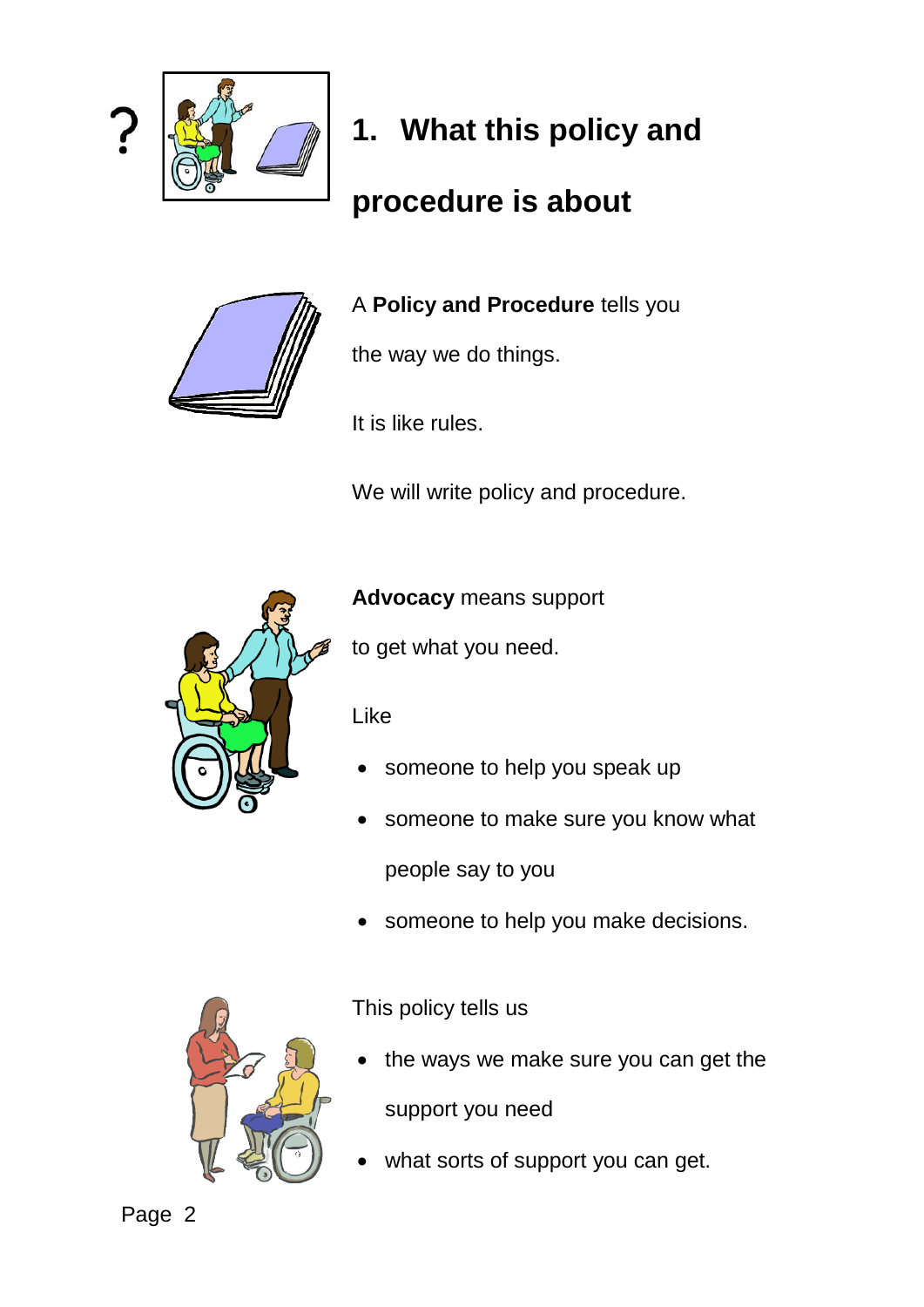

## **2. Who needs this policy and**

### **procedure**



This Policy is for us and for you.

It means

- you can get the help you need
- you can ask for help to have your say.

This is your **Human Right**.



Human Rights are things we are all allowed

- to be
- to do
- to have.



This means you can expect people to treat you fairly.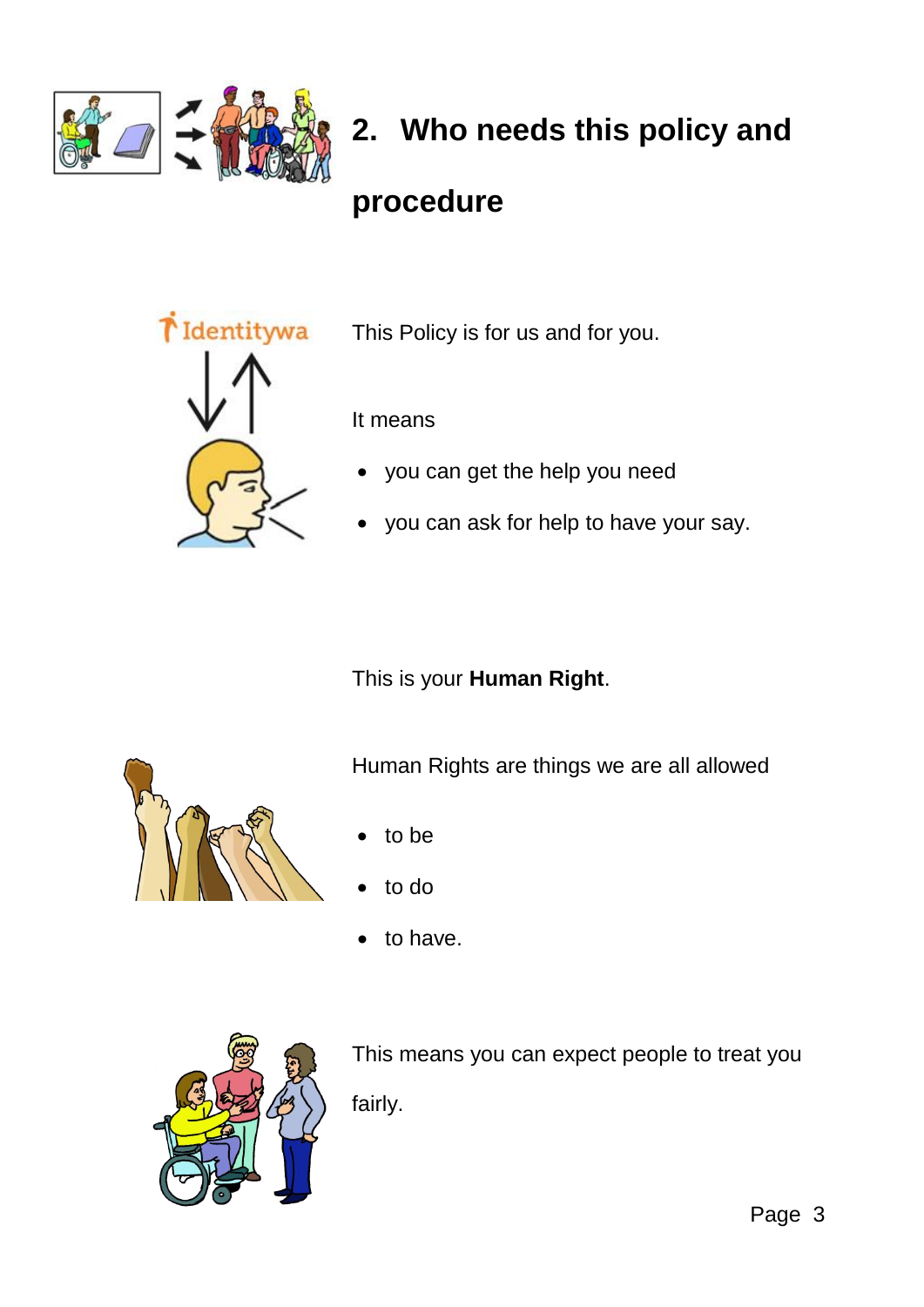

Others can ask for this help too.

Like



your parents

your guardian



your carers

like your support worker.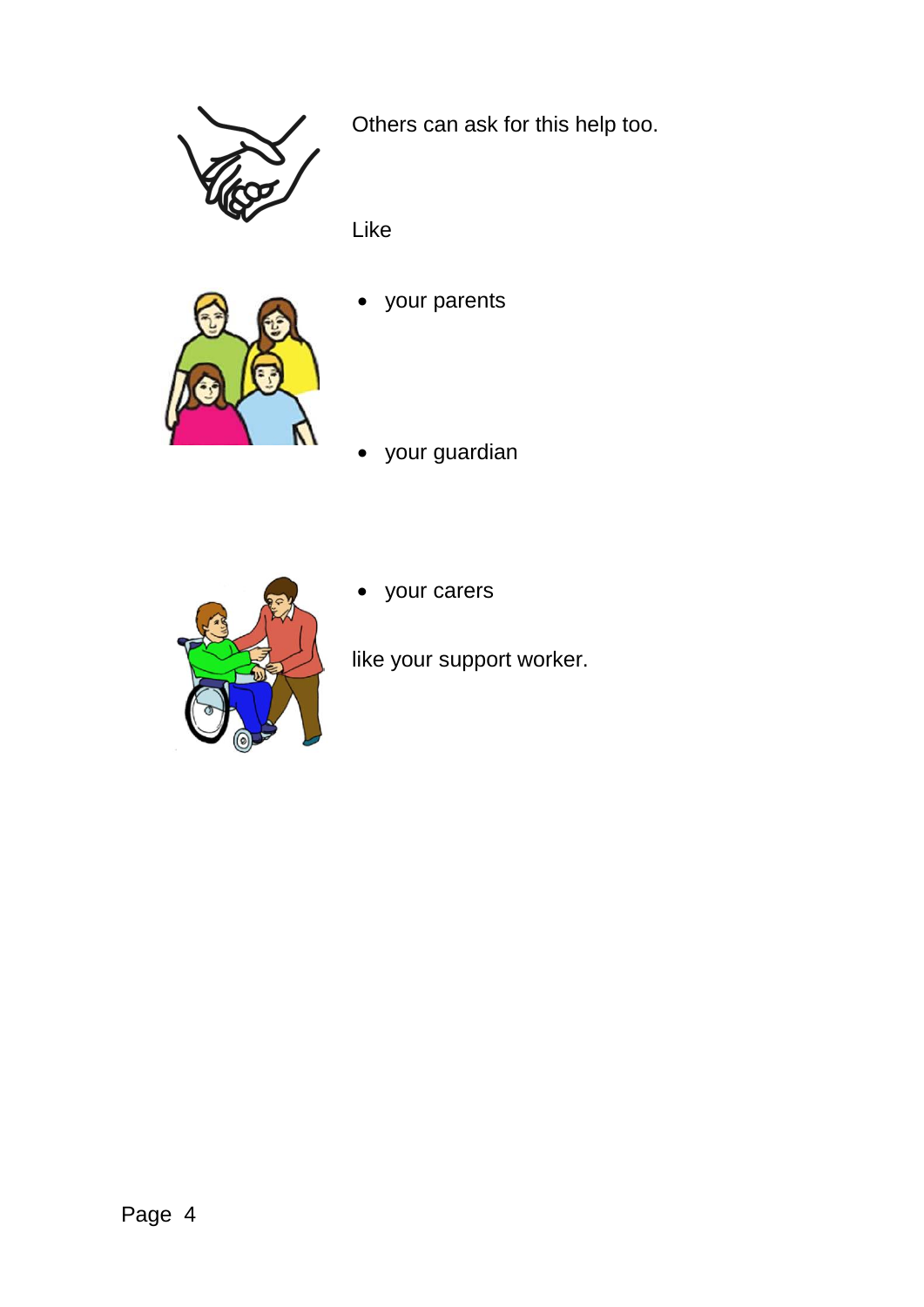

## **3. What is an advocate?**



An advocate is a person who will support you.

Like when



- you are told a lot of things at once
- you have to make a hard decision.

An advocate can help you in many ways.

Like



- listen to you
- support you
- tell you about services and agencies. This means you know what choices you can have.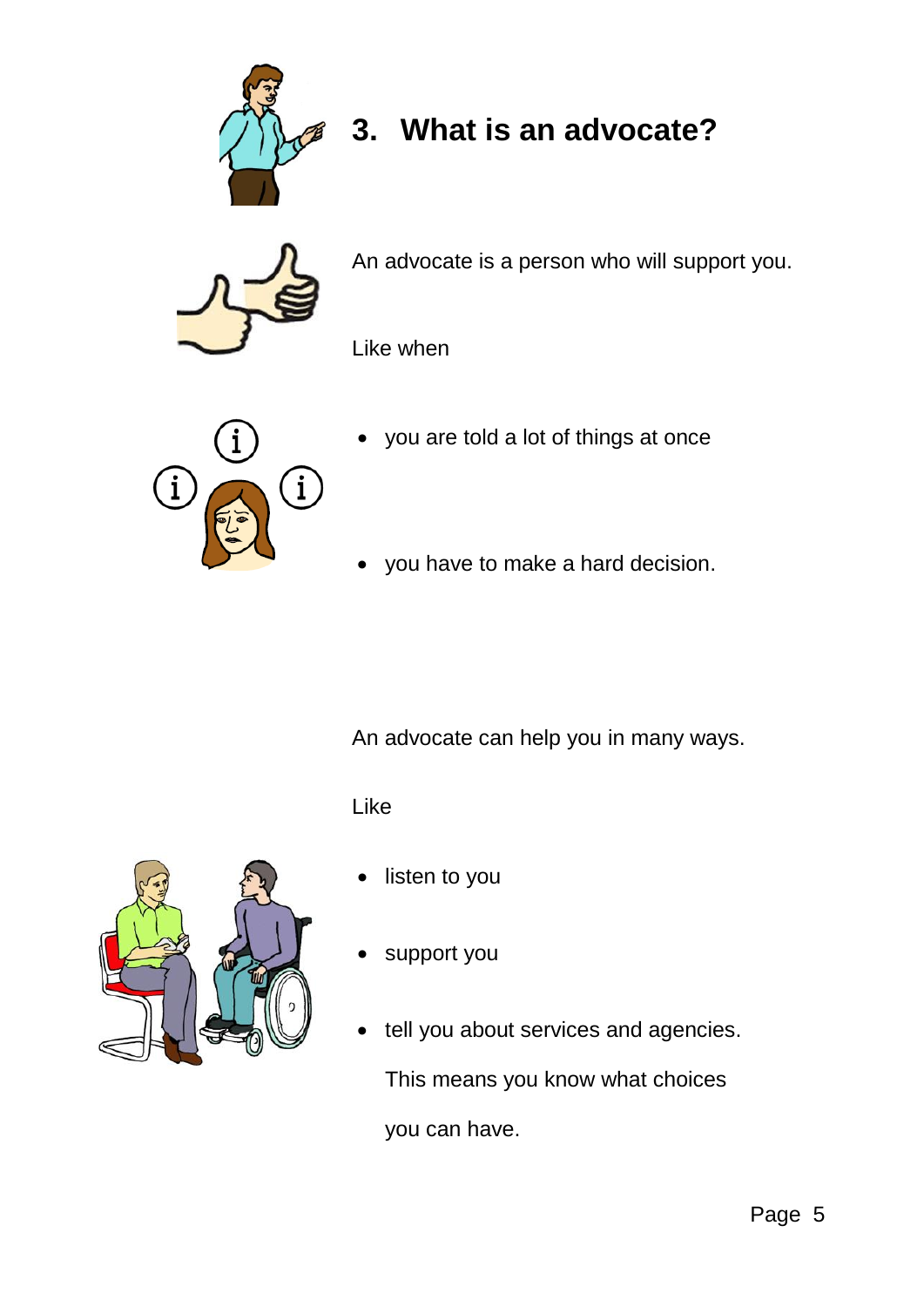An advocate can

- help you to do your best
- help you to be involved in things



- make sure your rights are met
- make sure decisions are right for you.

An advocate can also



• speak up for you when you ask them to



 help you to speak up for your self. This is called **self-advocacy**.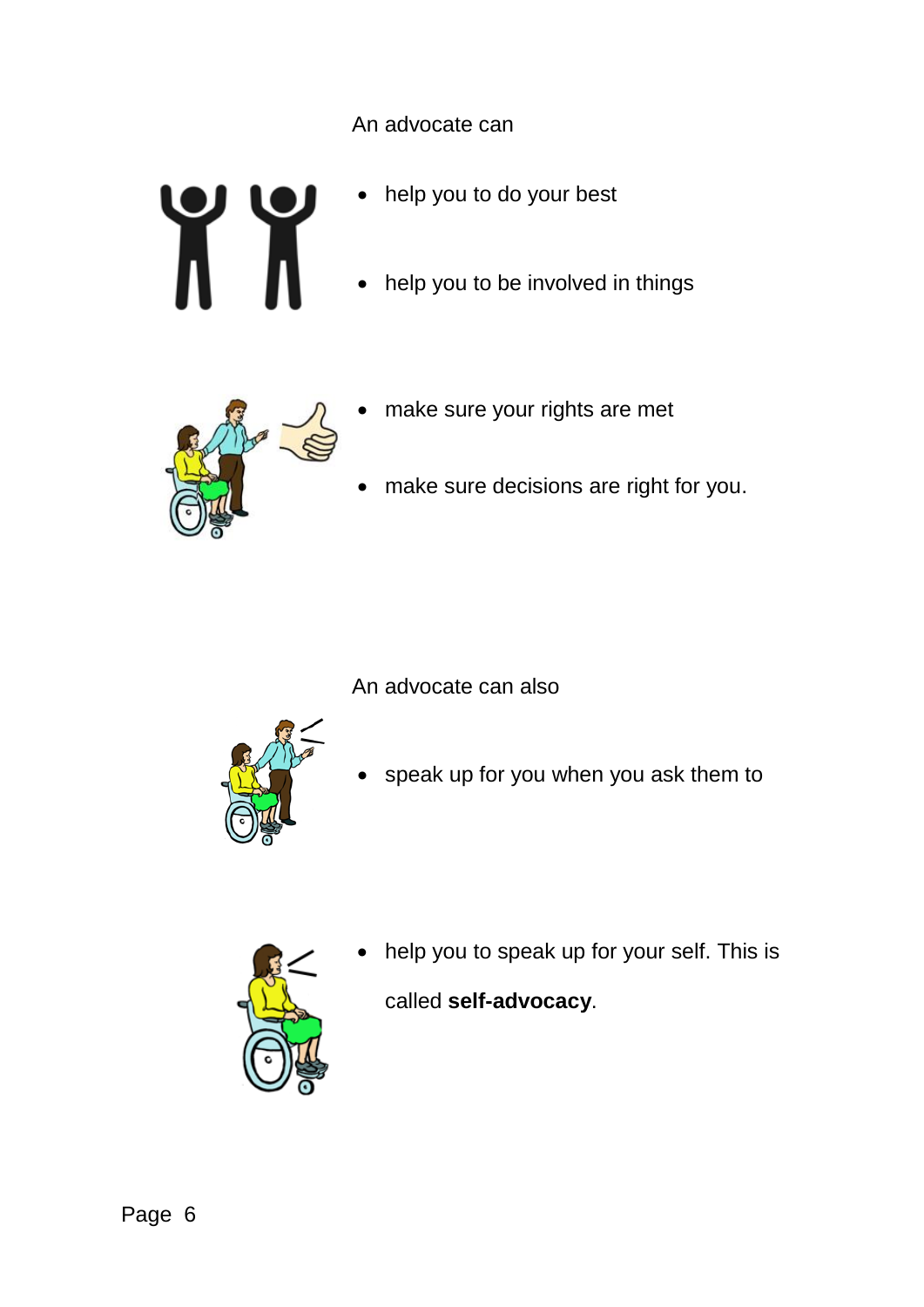

An advocate can **not**

- take over your life
- take over your problems
- make you feel like you need them to do everything for you
- make you accept decisions
	- made by other people
- make a decision for you.



They **will** help you to make decisions your self.

Like they can

help you to know what the other person is

saying

• help you to know what choices you have.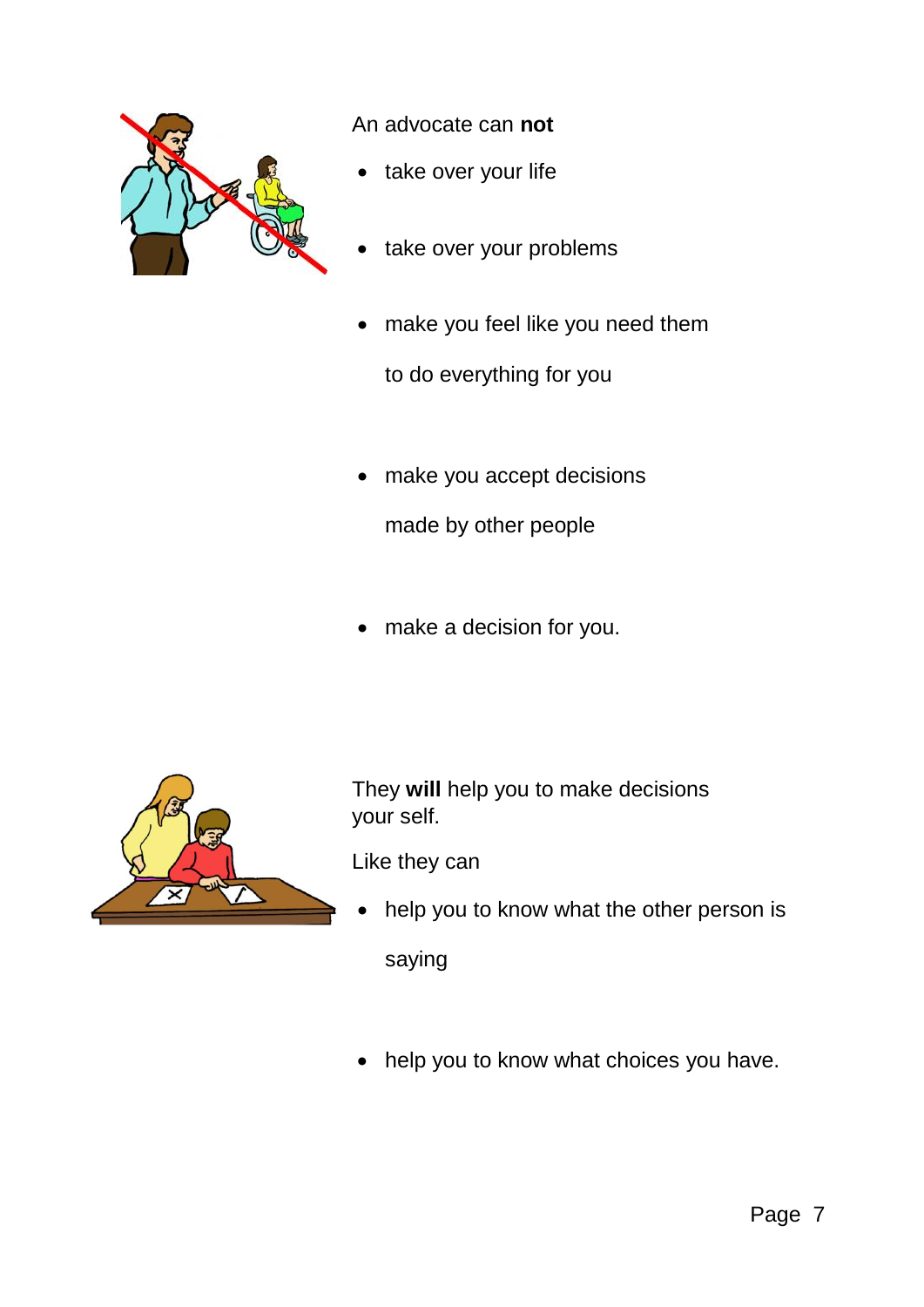

*i* Identitywa

An advocate can help you with any of our services.

They can help you make a complaint.

Like when



- you are not happy with a decision
- you are not happy with how you are treated.

There are different kinds of support.

Like

- **Family advocacy**
- **Legal advocacy**



You can ask us more about them.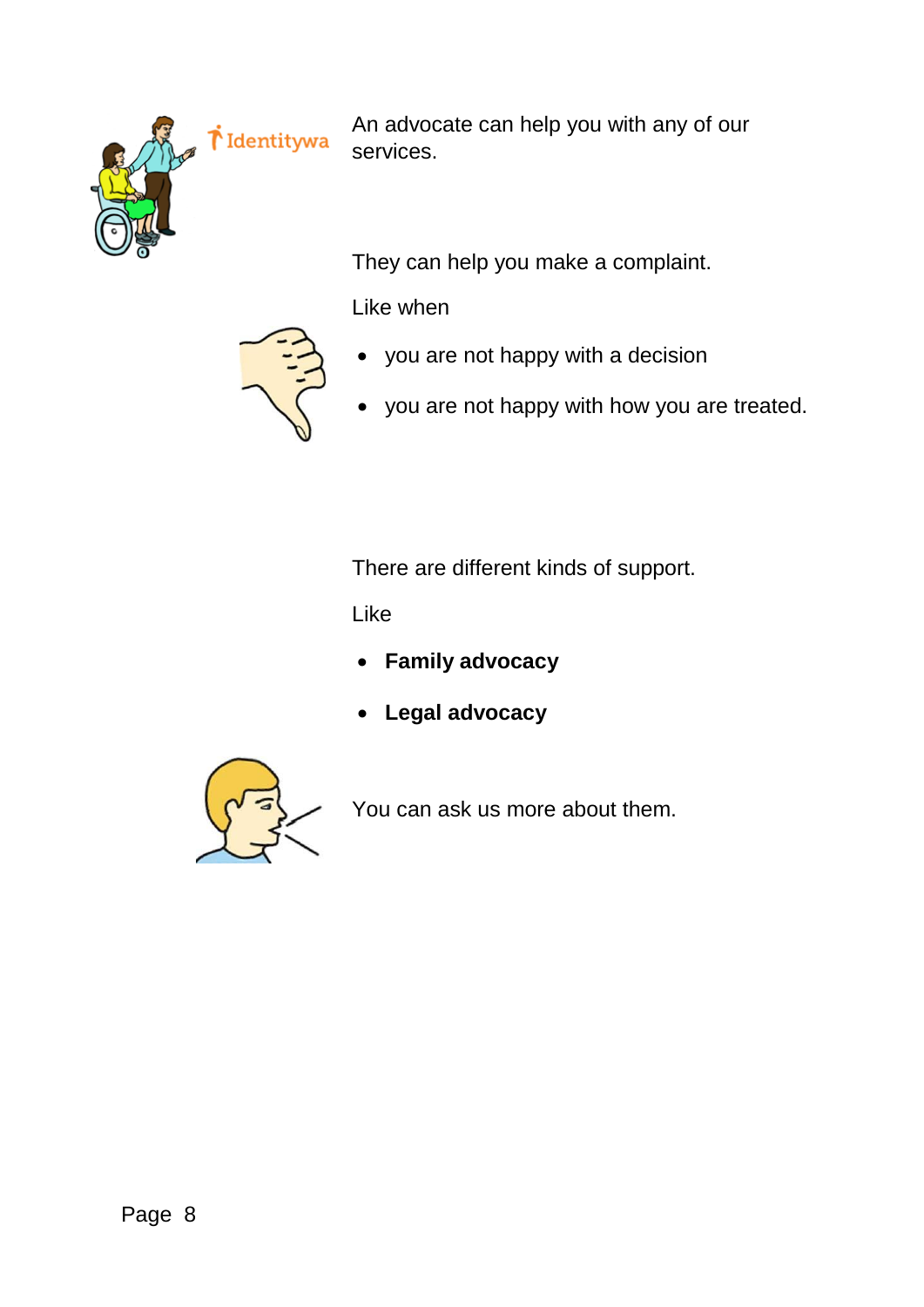You can choose an advocate who



does not work at Identitywa.

We call this an **independent advocate**.

You can ask someone you know to be your advocate.

Like



- Your family
- Your friend



Your carer

**or**



You can choose an advocate from an **agency**.

An agency is a service where lots of advocates work.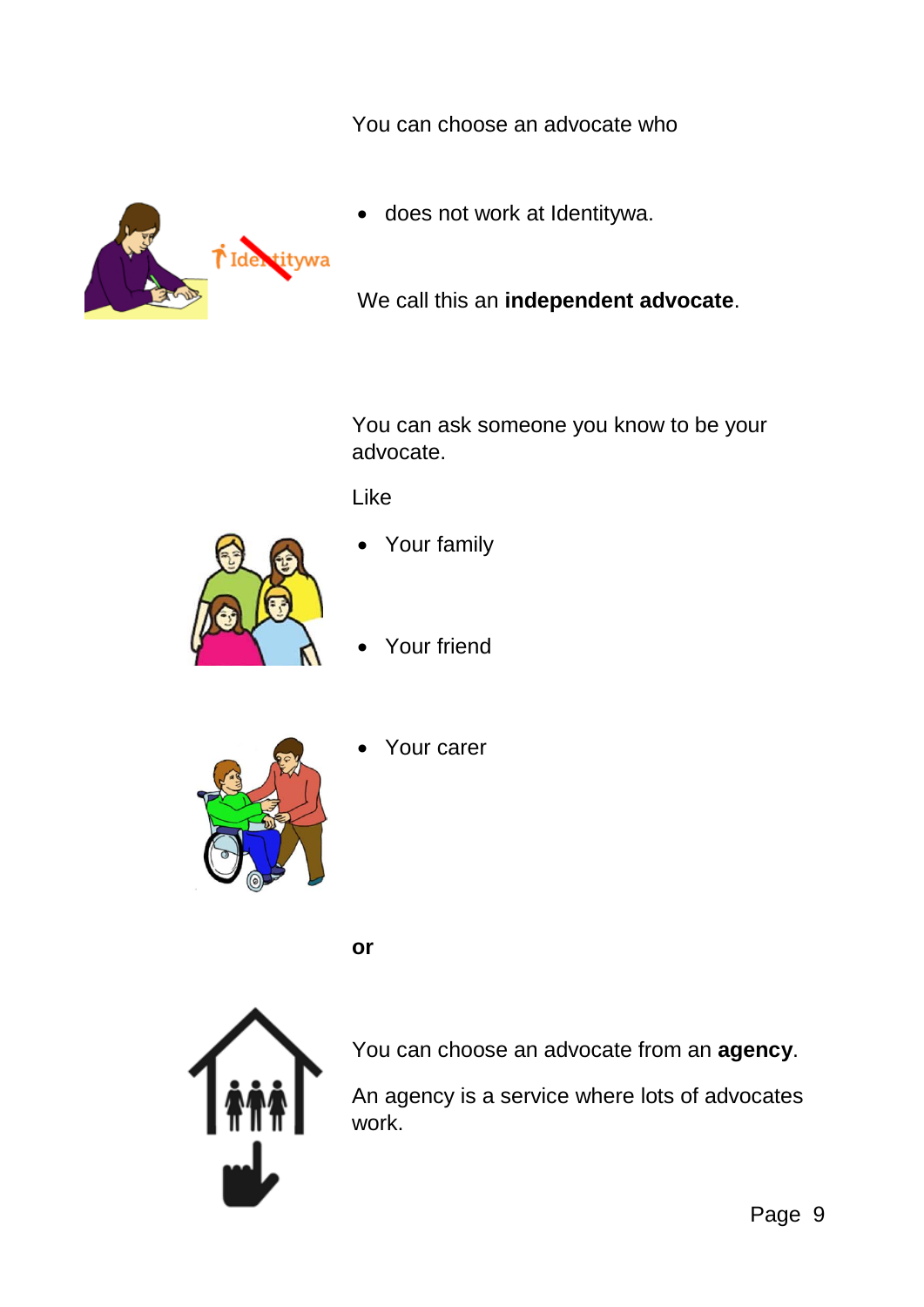# **4. Policy statement**



Your needs are important to us.

We want to help you to



- make decisions
- make choices.



We make sure you can get an advocate to help you if you need it.



We make sure your important people

can get an advocate too.

We do this for all the people we support.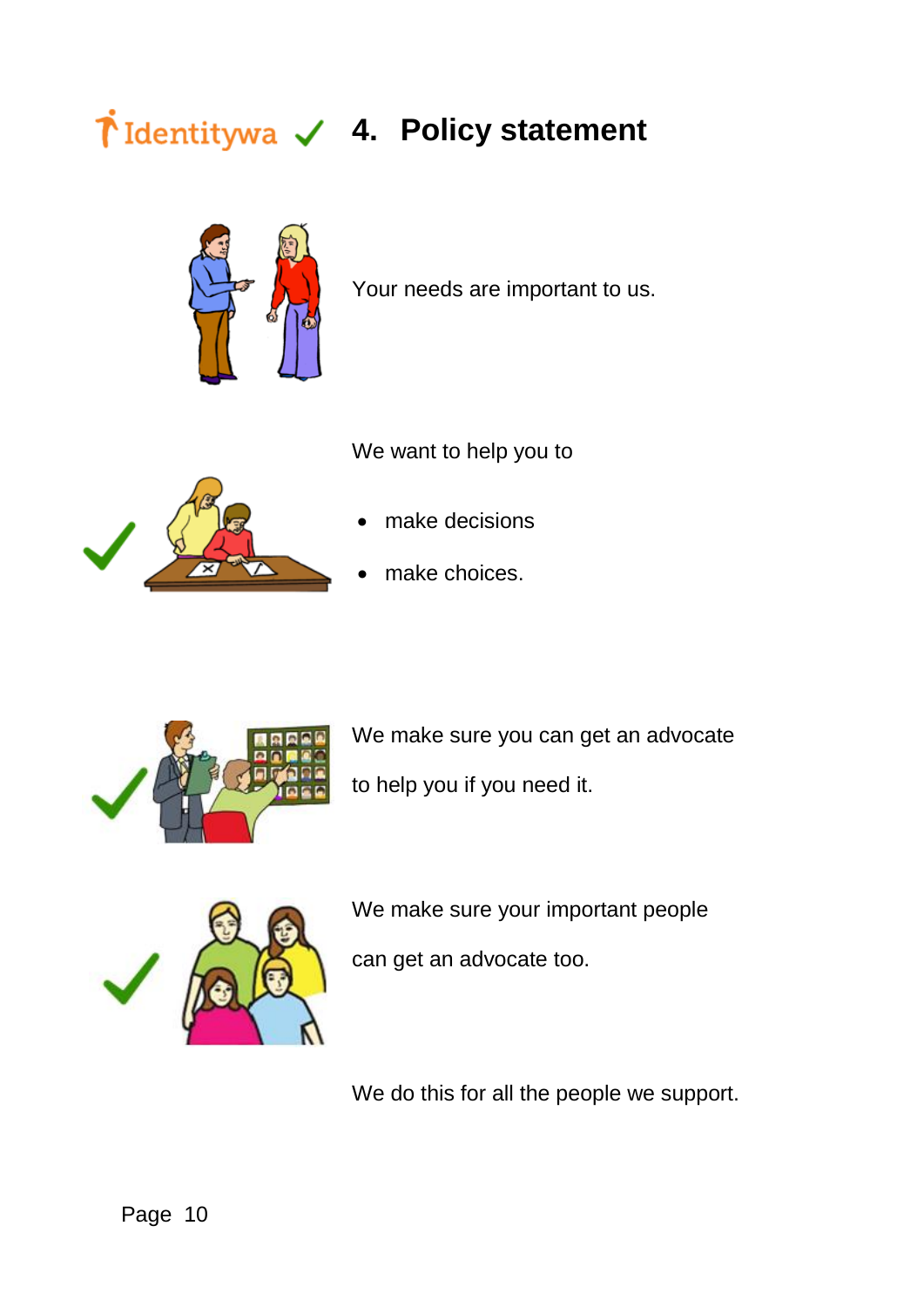We will be aware of important things for you. Like



- if you were born in another country
- what language you use
- what are important celebrations for you
- how you remember important people in your life.

This is called your **culture**.



We will always respect

the people who support you.

This means we will



listen to them when they

tell us about your needs

help you get what you need



- treat you fairly
- treat your advocate fairly.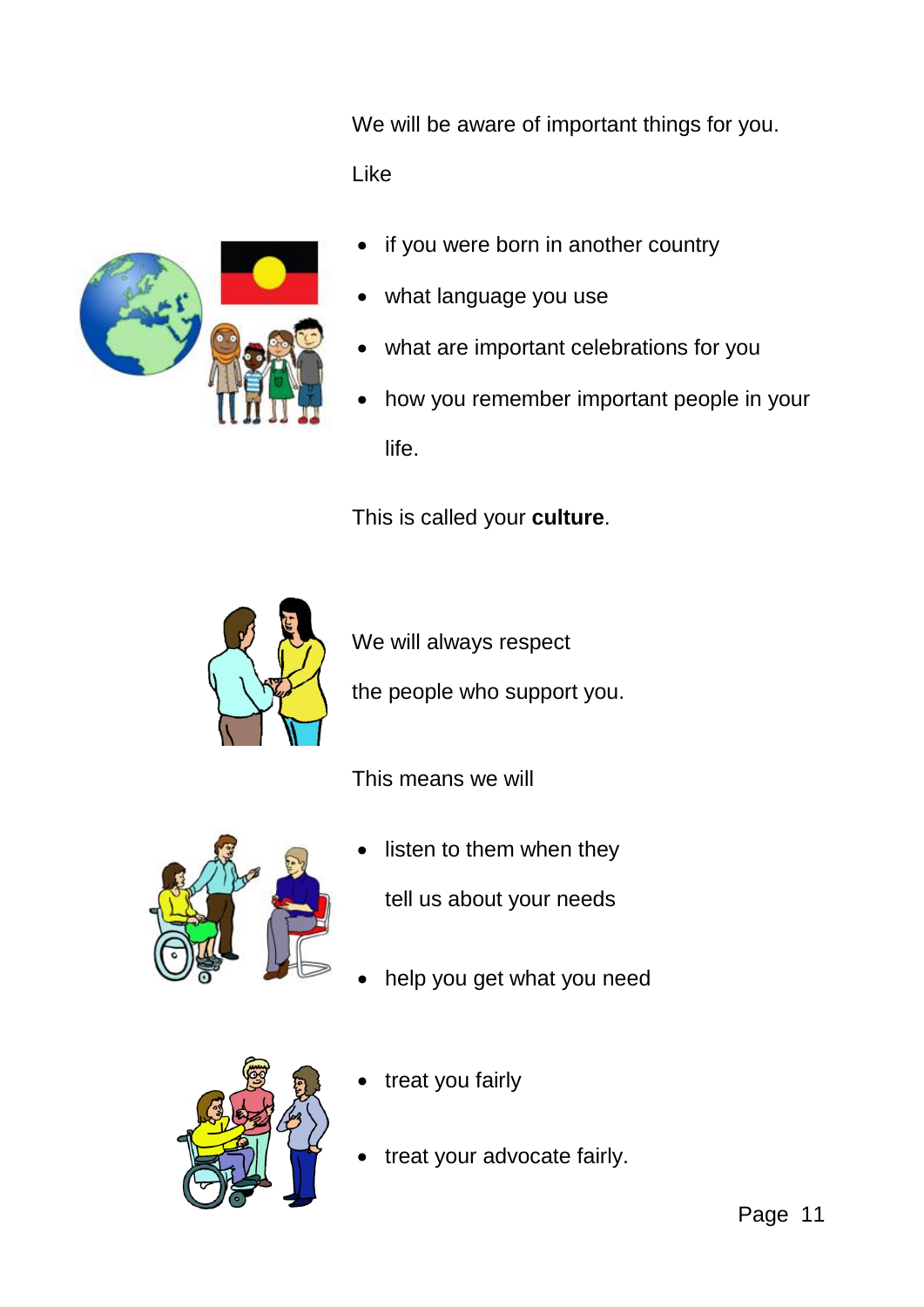

# **5. More Information**



Call 9474 3303



- You can
- ask questions about our policies



 tell us you if you would like to help us make our policies better.